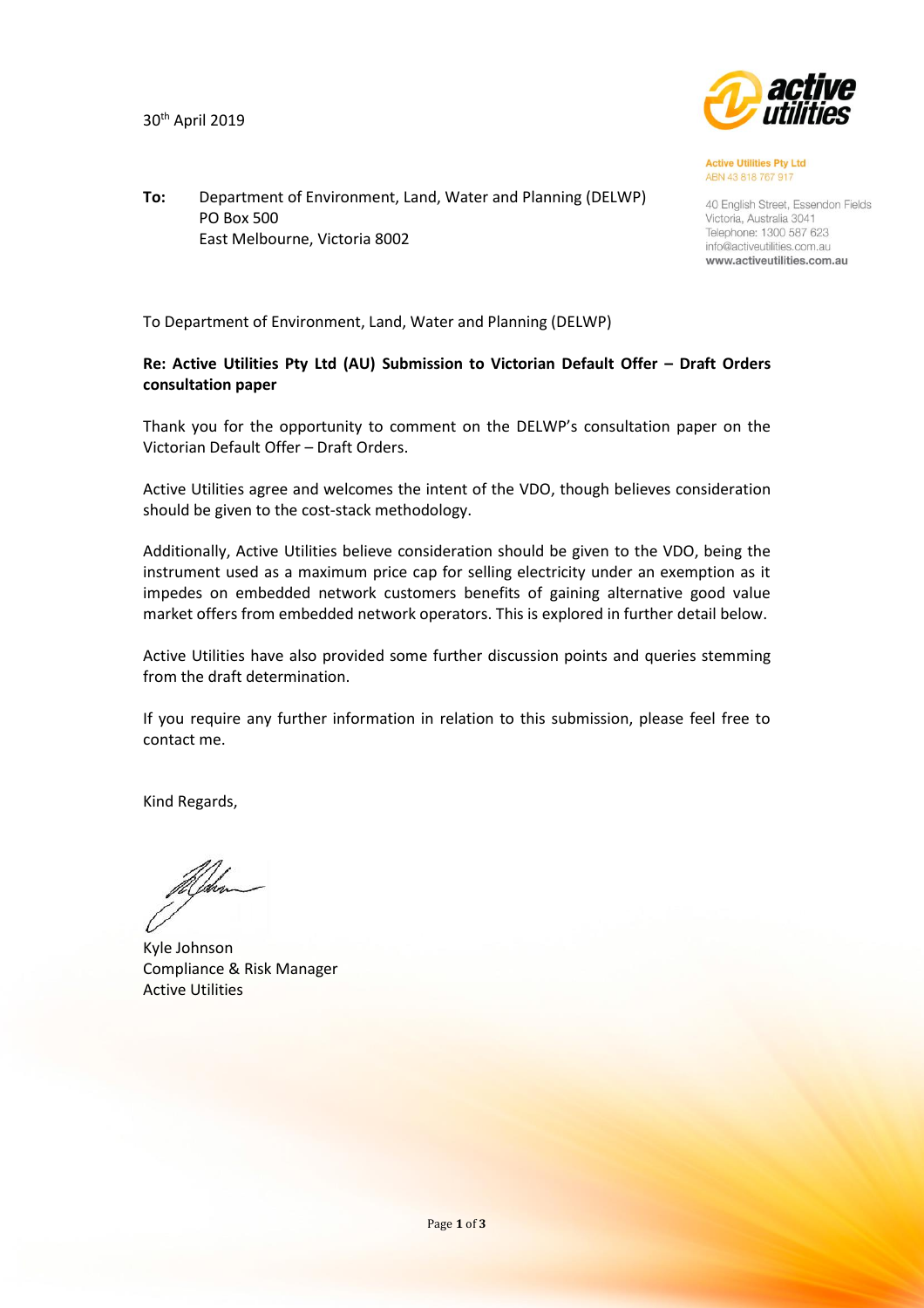

**Active Utilities Pty Ltd** ABN 43 818 767 917

40 English Street, Essendon Fields Victoria, Australia 3041 Telephone: 1300 587 623 info@activeutilities.com.au www.activeutilities.com.au

### *Price determination prior to commencement of a regulatory period*

Active Utilities seeks clarification on Clause 9 of the draft section 13 Order where it provides that, at least 42 days before the commencement of a regulatory period, the ESC must make a price determination.

Active Utilities holds concerns that final Network charges may not be published at least 42 days before the commencement of a regulatory period. Therefore, we are unsure on how the ESC will be able to make a price determination given the proposed method is a coststack approach without a published Network charges.

## **Other matters the ESC should be required to consider in setting prices for the VDO**

### *Research and Development*

Active Utilities notes that the ESC is basing the VDO on a cost stack approach. Active Utilities believe the cost stack approach fails to consider research and development where margins are directed towards the innovation, introduction, and improvement of products and processes; such as solar, renewable energy, integrated utilities systems and virtual power plants, to assist in sustaining lower costs to customers in the long term.

#### *Embedded Networks*

 $\overline{\phantom{a}}$ 

Active Utilities have also identified that when using this methodology, Embedded Network Operator costs have not been considered including the following regulatory changes:

- embedded network exemption guidelines;
- power of Choice reforms;
- updating regulatory frameworks for embedded networks;
- electricity licensing exemptions; and
- the General Exemption Order.

#### *VDO as a maximum price cap for Embedded Networks*

Active Utilities believes consideration should be given to the VDO, being the instrument used as a maximum price cap for selling electricity under an exemption $^1$ .

The original reason for applying a maximum price cap on embedded networks was due to a pricing monopoly that embedded network had. This has since been rectified by power of choice reforms and implementation of Embedded Network Managers.

Page **2** of **3** <sup>1</sup> See clause 10 of the General Exemption Order 2017, November 2017, p. 6.